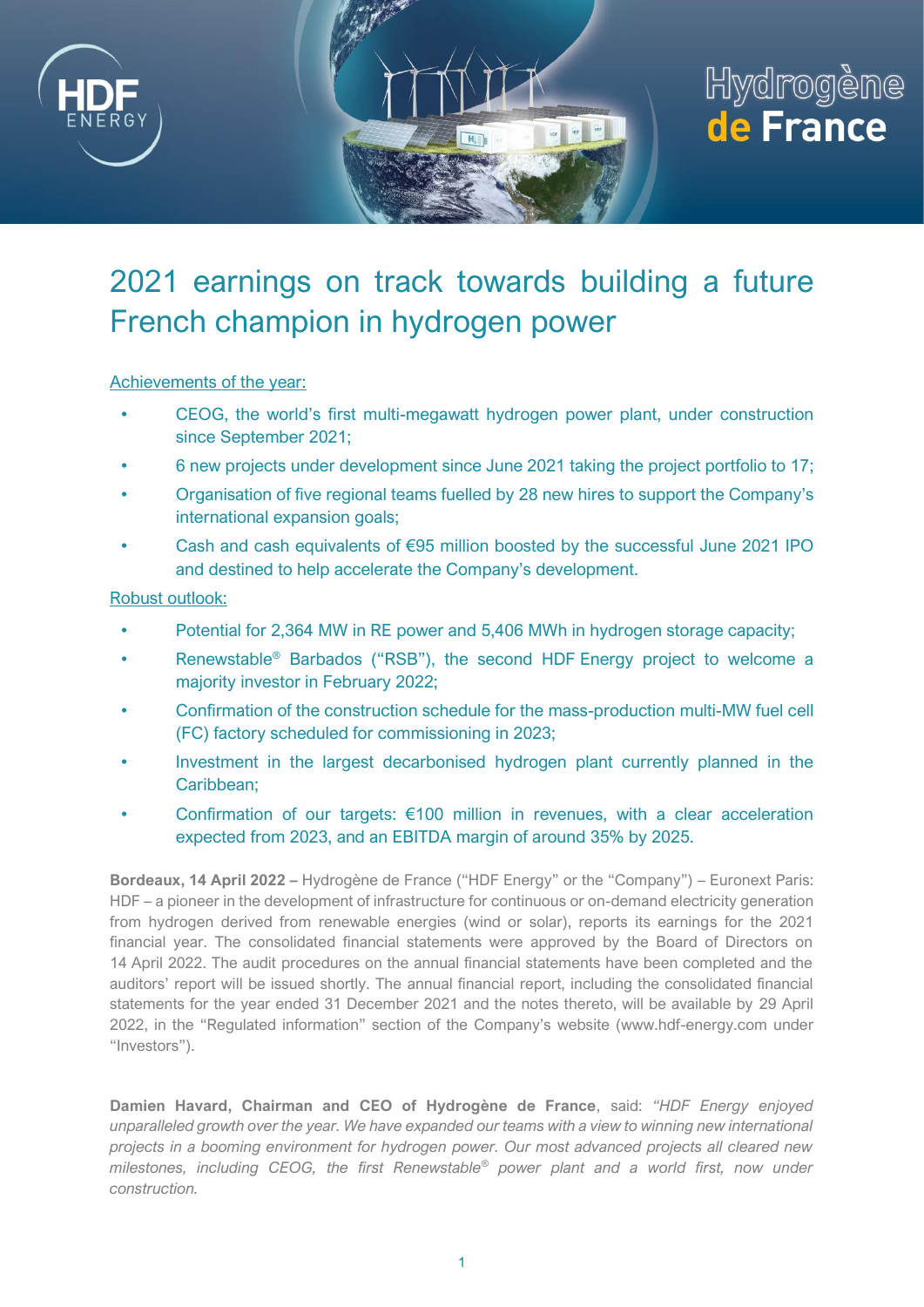

Hvdrogène de France

*We have built a commercial portfolio based on power plant development and high-power fuel cell sales that positions us as a leader in our markets and will enable us to generate revenues representing between 12% and 17% of the total investment in the Renewstable® projects we are developing.*

*The IPO has given the Company the financial means to step up its development everywhere in the world where hydrogen power represents a defining economic and strategic challenge. Thanks to the support of our two strategic partners, RUBIS and TERÉGA, and the trust shown by our institutional and individual investors, HDF Energy aims to pursue its development by cementing its world leadership in continuous or on-demand power generation from hydrogen and renewable energies. We are also seizing opportunities to step up the development of the hydrogen industry worldwide."*

### **2021 financial results in line with the structuring of development activities**

#### **2021 revenues related to the final development stages of the CEOG project**

HDF Energy posted revenues of €885,000 in 2021 compared to €1,936,000 the previous year. As in the previous three years, revenues mainly comprise sums recognised in respect of the project development and project management assistance contract with CEOG, a company that has been accounted for using the equity method since the end of July 2018. The CEOG project, which has now entered the construction phase following the end of the project management assistance contract, accordingly generated less revenues in 2021.

For information, advance payments received but not recognised under 2021 revenues amounted to €2.1 million (recorded under contract liabilities in the balance sheet), including €2.0 million relating to the CEOG fuel cell supply contracts. No advance payments were received but not recognised under revenues in 2020.

As a reminder, HDF Energy's project development revenues are recognised on a percentage-ofcompletion basis, based on the costs actually incurred over a given period, and may fluctuate depending on the development phase of the various projects. However, the value created is only recognised once control of the SPV is lost, which usually occurs when an investor acquires a majority stake.

Similarly, the supply of fuel cells only contributes to the Company's revenues when the cells are actually delivered, bearing in mind that manufacturing may be spread over a year or more, and despite the fact that rights to payment under sales contracts are not subject to recourse.

In view of its business and the revenue recognition principles laid down in IFRS 15, HDF Energy believes that revenues will not be a pertinent indicator for assessing the Company's development over the coming years. It does not anticipate a significant acceleration in revenues before 2023.

Since June 2021, further projects have entered the development phase, bringing the project portfolio to a cumulative 591 MW in electricity generation and 1,429 MWh in energy storage capacity.

In the coming years, HDF Energy's value creation will stem primarily from the development of nonintermittent renewable energy projects. The Company estimates that it is in a position to generate revenues representing between 12% and 17% of the total project capex borne by the SPV during the development and construction phases, including development services and the supply of fuel cells during the power plant construction phase.

#### **Increase in operating expenses reflecting HDF Energy's development**

Operating expenses rose sharply to  $\epsilon$ 5.3 million in 2021 from  $\epsilon$ 2.1 million the previous year, reflecting the Company's development path and the acceleration of its projects. The sharp increase in personnel expenses from €0.9 million to €2.3 million was due to the team reorganisation programme and the hiring of 28 new employees in 2021 to support the Company's business development plans. External project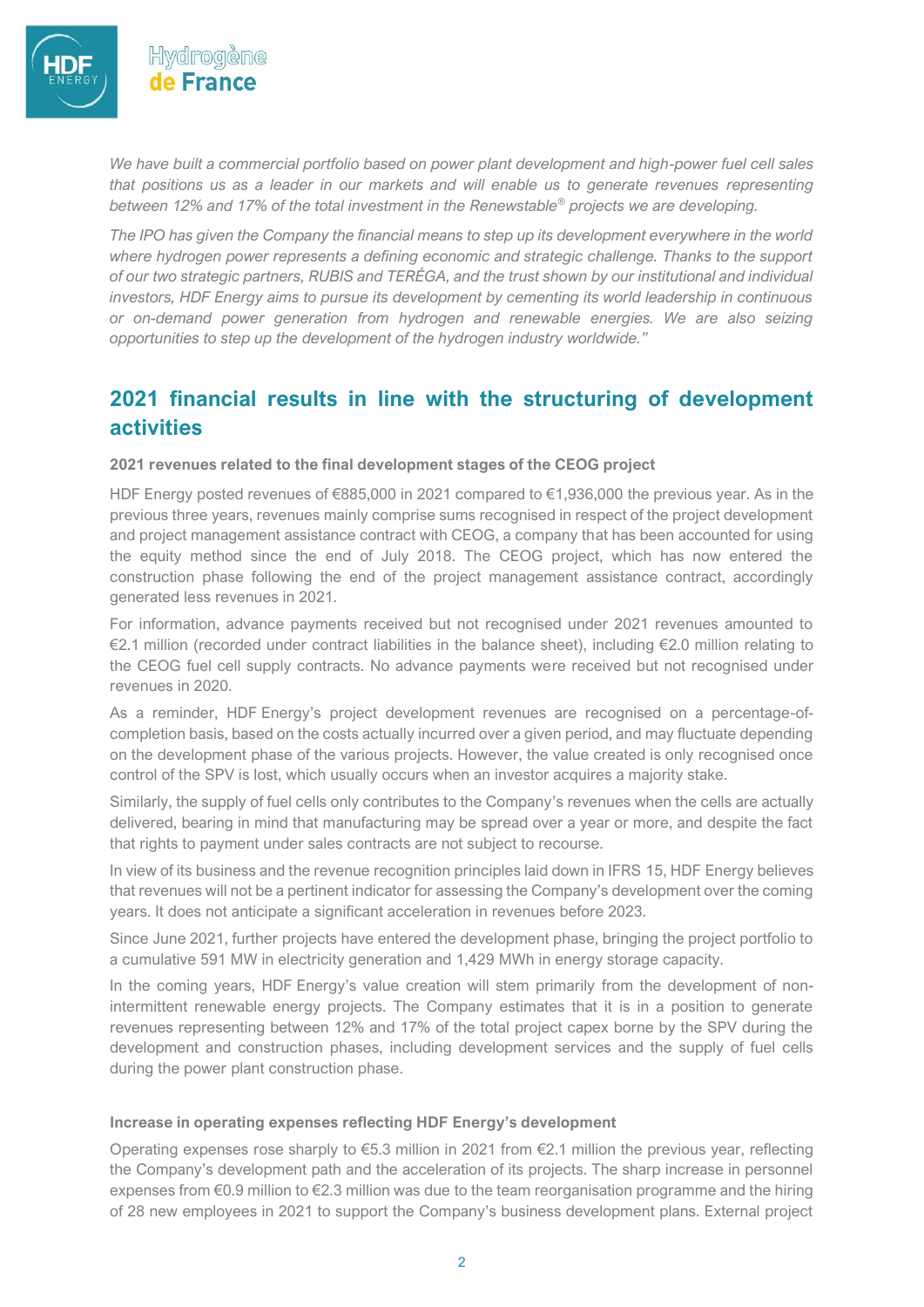

Hydrogène de France

development expenses followed the same trend, rising from €1.0 million in 2020 to €1.8 million. In addition, the Company recorded €0.9 million in fundraising fees (including €0.8 million in IPO fees), which also increased external expenses.

Net financial expense totalled €0.7 million mainly comprising a charge relating to the non-conversion premium on convertible bonds (OC 2021), which were the subject of a debt compensation in the context of the IPO.

After tax income of €1.2 million (including €1.1 million in deferred taxes), the Group posted a consolidated net loss of €3.5 million for 2021 (including €1.6 million in non-recurring expenses breaking down as €0.9 million fundraising fees and €0.7 million financial expenses), compared to net income of €0.4 million in 2020.

### **Financial structure bolstered by successful IPO**

In June last year, the Company raised a net amount of  $\epsilon$ 104 million<sup>1</sup> from the issue of new shares as part of its IPO on Euronext Paris.

At 31 December 2021, cash and cash equivalents amounted to €95.1 million, plus €4.0 million in cash (included under the €4.2 million non-current financial assets) tied up in the CEOG project, thereby guaranteeing the Company the financial resources required to continue its development and accelerate its commercial rollout.

Shareholders' equity amounted to €109.1 million at 31 December 2021.

### **New Renewstable® plants**

#### **New development phase for Renewstable® Barbados**

The Company has welcomed RUBIS as a majority investor in the Renewstable® Barbados project. RSB, the Caribbean's largest hydrogen power project, will provide clean, resilient, stable and competitive baseload power to 16,000 residents, day and night, 24/7. Using only the sun as its primary source of electricity (50 MW of solar energy), RSB will combine 128 MWh of green hydrogen storage and battery storage to guarantee continuous year-round energy supply.

#### **Strengthening of the Asia pipeline with projects in the Philippines and Indonesia**

HDF Energy recently signed a Memorandum of Cooperation with the Mindanao Development Authority, the Zamboanga Sibugay Provincial Government, a group of municipalities on the island of Olutanga and the Zamboanga del Sur II Electric Cooperative (Zamboanga Sibugay Province) in the Philippines for the study and development of several Renewstable® power plant projects.

This agreement reinforces HDF Energy's strategic presence in Asia, where the Company last year formed a subsidiary, staffed by a local team, that has already made significant progress in power plant development with projects underway in Indonesia. HDF Energy is continuing its expansion in the region by setting up operations in Cambodia and Vietnam.

### **Confirmation of a high-power fuel cell factory for 2023**

At the same time, HDF Energy is continuing to develop the Blanquefort factory destined to mass produce high-power fuel cells, for which the building permit application is currently under review. The factory

<sup>1</sup> Excluding bond conversions and transaction-related fees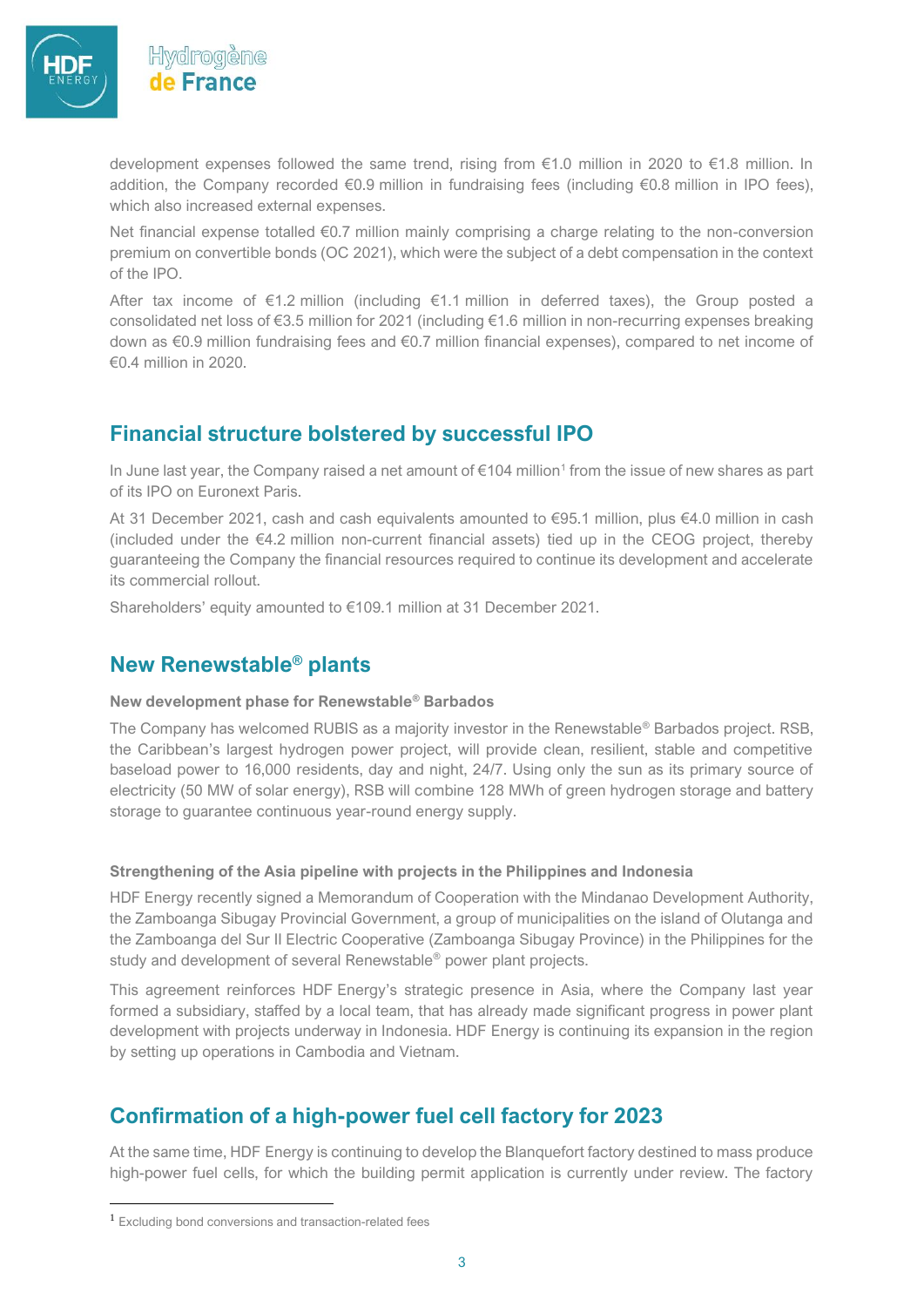

should accordingly be operational in 2023, as planned. While its primary purpose is to equip Renewstable® power plants with fuel cells, it will also supply high-power fuel cells for the maritime, rail and data centre markets. HDF Energy has already signed agreements with leading partners in these sectors. Lastly, HDF Energy has been preselected by the French government, within the framework of the EU's Important Projects of Common European Interest (IPCEI) funding programme, to transform this factory into a Gigafactory (creation of more than 500 industrial jobs).

### **Continuation of the conquest strategy**

HDF Energy is entirely focused on extending the project portfolio and moving each project through its major development phases (prospecting, development and construction). The pipeline is a leading indicator of the Company's value creation prospects over the coming years.

In 2022, the Company aims to pursue its strategy of conquest backed up by a sustained ambition to increase its headcount to 100 employees by the end of 2022. HDF Energy specifically plans to double its business development teams (30 talents in February 2022, experienced in the development of major electricity production projects) and to significantly strengthen its technical and industrial teams (rampup of the Blanquefort factory).

With these human resources investments and the large-scale strategic project development partnerships concluded with industrial shareholders RUBIS and TERÉGA, HDF Energy has the means to rapidly increase the number of opportunities identified while ensuring optimal project development.

In addition to the Caribbean-Latin America and Asia-Pacific regions, HDF Energy has noted encouraging developments in Africa, which is poised for a sharp rise in the number of projects identified in 2022.

#### **As key player in major hydrogen projects, HDF Energy took a majority interest in the NewGen Carbon Neutral Hydrogen project in Trinidad and Tobago**

Over the past few years, HDF Energy has acquired expertise in the development and financing of large hydrogen projects. Recognising the need to accelerate the development of the hydrogen industry and its transition to low carbon models, HDF Energy intends to leverage this expertise in strategic industrial projects.

To this end, HDF Energy acquired, in April 2022, a 70% majority stake in NewGen in Trinidad and Tobago, a project initiated by local company Kenesjay Green Ltd ("KGL") (see press release dated 12 [April\)](https://www.hdf-energy.com/en/investors/financial-press-release/?ID=ACTUS-0-73951&CLIENT=ACTUS-0-447).

When completed, the NewGen project, representing a total investment of over \$200 million, will be one of the world's largest clean hydrogen production facilities (**electrolyser over 125 MW**), using a smart combination of solar energy and energy from excess heat from power plants. It will produce competitive, carbon-free hydrogen to meet 20% of the hydrogen needs of the existing world-class ammonia plant in the Point Lisas petrochemical hub in Trinidad.

HDF Energy plans to arrange conventional project financing for the NewGen project, mostly in the form of debt plus a smaller portion in equity. HDF will eventually retain only a minority stake in the NewGen project once it is opened to investors, thereby limiting its financial commitment.

#### **Green hydrogen central to energy sovereignty solutions**

HDF Energy does not anticipate any direct impact on its business from the current conflict in Ukraine. Rather, it notes that the geopolitical environment has highlighted the issues of energy independence of countries and regions. Current discussions in some countries could be highly conducive to the development of opportunities in HDF Energy's key markets.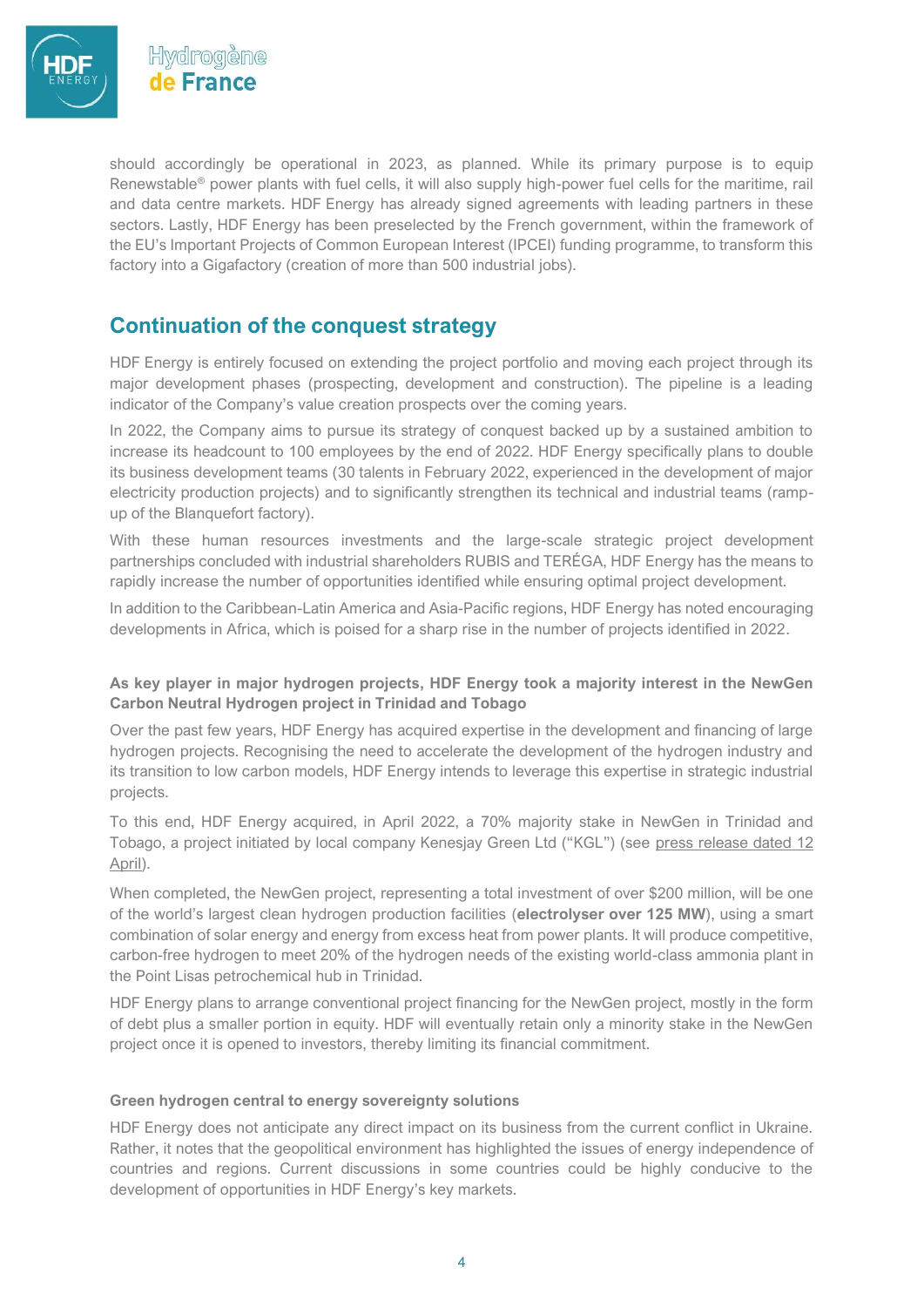

#### **Confirmation of medium-term objectives**

In view of the strong appeal of its solutions, the Company aims to roll them out swiftly so as to secure strategic positions as a source of long-term growth and profitability, confirming the target of delivering **€100 million in revenues and an EBITDA margin of around 35% by 2025.** 

#### Read financial information on **Hydrogène de France** at **[www.hdf-energy.com](https://www.hdf-energy.com/)**

#### **ABOUT HYDROGÈNE DE FRANCE (HDF ENERGY)**

HDF Energy is a global pioneer in hydrogen energy. HDF Energy develops high-capacity Hydrogen-Power plants and is active, through dedicated project companies, in their operation. These plants will provide continuous or on-demand electricity from renewable energy sources (wind or solar), combined with high power fuel cells supplied by HDF Energy.

HDF Energy develops two types of Hydrogen-Power plants:

- **Renewstable® (POWER TO POWER):** Multi-megawatt power plants, producing stable electricity 24h/day, composed of an intermittent renewable source and on-site hydrogen energy storage.
- **HyPower® (GAS TO POWER)**: Multi-megawatt power plants producing electricity on demand from green hydrogen from gas transportation networks.

HDF Energy has integrated key fuel-cell know-how under a memorandum of understanding with Ballard (seven-year exclusive license agreement) and has developed the world's first mass production plant for high-power fuel cells for energy, which will be commissioned in France (Bordeaux Metropole) in 2023. Through this activity, HDF Energy will also serve the mobility, maritime and rail markets, and data centers.

HDF Energy has positioned itself as a powerful accelerator of the energy transition by offering nonintermittent, grid-friendly and on-demand renewable power.

HDF shares have been listed on the regulated market of Euronext Paris compartment B since 24 June 2021.

### **Contacts**

**HDF ENERGY Investor Relations Press Relations** Sylvain CHARRIER + 33 (0)5 56 77 11 11 sylvain.charrier@hdf-energy.com

Olivier LAMBERT + 33 (0)1 53 67 36 33 [hdf-energy@actus.fr](mailto:hdf-energy@actus.fr)

Serena BONI +33 (0)4 72 18 04 92 sboni@actus.fr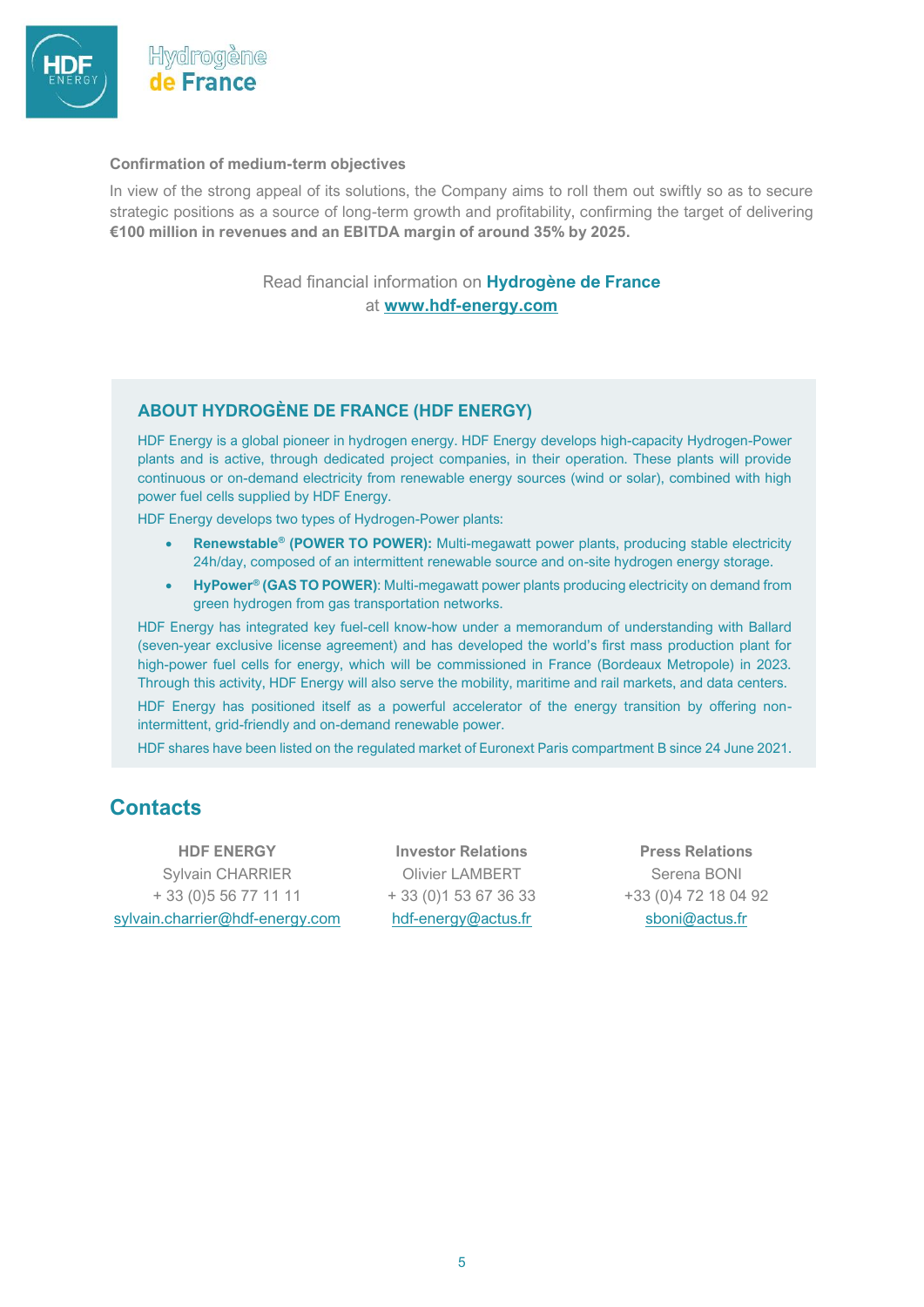

### **APPENDIX**

## **Summary of all projects initiated and developed by HDF Energy**

Regional breakdown showing stage of maturity and power to be installed

|                           | <b>Construction</b> |                              | <b>Development</b> |                              | <b>Prospecting</b> |                              |
|---------------------------|---------------------|------------------------------|--------------------|------------------------------|--------------------|------------------------------|
|                           | Plant<br><b>MW</b>  | <b>Storage</b><br><b>MWh</b> | Plant<br><b>MW</b> | <b>Storage</b><br><b>MWh</b> | Plant<br><b>MW</b> | <b>Storage</b><br><b>MWh</b> |
| <b>EMEA</b>               | 55                  | 128                          | 172                | 400                          | 165                | 352                          |
| Latin America & Caribbean |                     |                              | 213                | 566                          | 410                | 1,192                        |
| Asia                      |                     |                              | 91                 | 159                          | 358                | 577                          |
| Southern Africa           |                     |                              | 84                 | 230                          | 741                | 1,662                        |
| Indian Ocean              |                     |                              | 31                 | 74                           | 44                 | 106                          |
| <b>Total</b>              | 55                  | 128                          | 591                | 1,429                        | 1,718              | 3,849                        |

### **Summary income statement**

|                                                                  | 12 months ended     |                     |  |
|------------------------------------------------------------------|---------------------|---------------------|--|
| $(\epsilon 000)$                                                 | 31 December<br>2021 | 31 December<br>2020 |  |
| <b>Revenues</b>                                                  | 885.0               | 1,936.0             |  |
| Other income from operations                                     | 375.7               | 716.4               |  |
| <b>Total income from operations</b>                              | 1,260.6             | 2,652.4             |  |
| Purchases consumed, change in WIP and finished goods inventories | 423.8               | 0.0                 |  |
| External expenses                                                | (1,843.3)           | (1,025.3)           |  |
| Personnel expenses                                               | (2,273.0)           | (921.8)             |  |
| Taxes and duties                                                 | (66.1)              | (22.0)              |  |
| Depreciation, amortisation and impairment                        | (616.7)             | (102.3)             |  |
| Share of earnings of associates and joint ventures               | 0.0                 | (23.8)              |  |
| Income from disposal of fixed assets, securities and operations  | 0.0                 | 0.0                 |  |
| Other operating income and expenses                              | (879.7)             | 1.0                 |  |
| <b>EBIT</b>                                                      | (3,994.3)           | 558.2               |  |
| Net financial income/(expense)                                   | (683.7)             | 5.5                 |  |
| Income before tax                                                | (4,678.0)           | 563.7               |  |
| Corporate income tax                                             | 1,157.9             | (145.4)             |  |
| <b>Consolidated net income/(loss)</b>                            | (3,520.1)           | 418.3               |  |